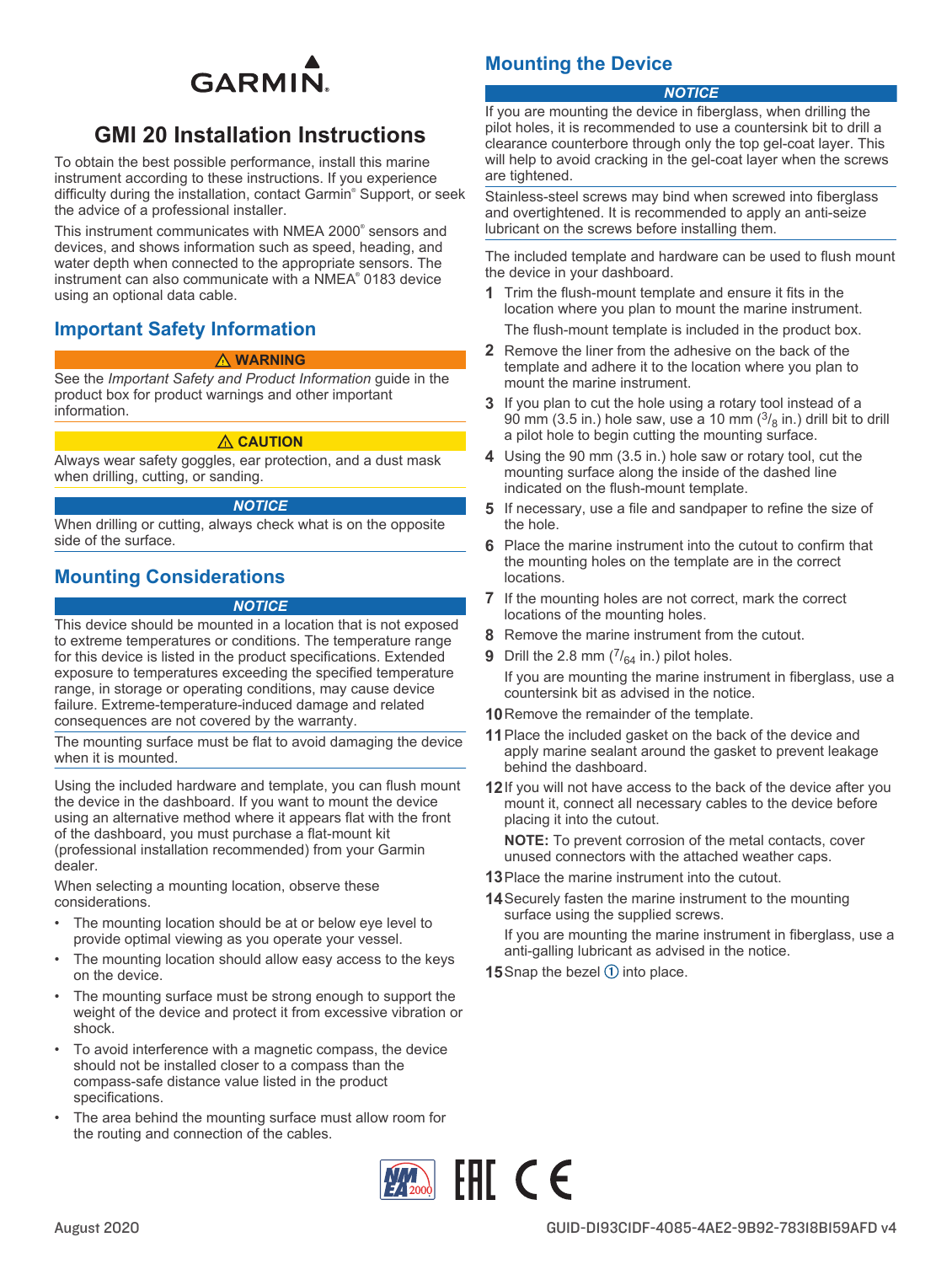

# **Connection Considerations**

The marine instrument connects to power and to data sources through a NMEA 2000 network.

Although the instrument cannot directly receive NMEA 0183 data, it can display NMEA 0183 data from sources connected to a GNX™ 20 or GNX 21 device (sold separately) on the same NMEA 2000 network.

The instrument can also receive data from Nexus® instruments and sensors using a GND™ 10 device (sold separately).

## **NMEA 2000 Connection Considerations**

### *NOTICE*

If you are connecting this device to an existing NMEA 2000 network, the NMEA 2000 network should already be connected to power. Do not connect the NMEA 2000 power cable to an existing NMEA 2000 network, because only one power source should be connected to a NMEA 2000 network.

If you are connecting this device to an existing NMEA 2000 network or engine network by another manufacturer, you should install a NMEA 2000 Power Isolator (010-11580-00) between the existing network and the Garmin devices.

If you are installing a NMEA 2000 power cable, you must connect it to the boat ignition switch or through another in-line switch. NMEA 2000 devices will drain your battery if the NMEA 2000 power cable is connected to the battery directly.

The marine instrument connects to a NMEA 2000 network on your boat. The NMEA 2000 network provides power to the marine instrument and data from NMEA 2000 devices such as a wind sensor. The included NMEA 2000 cables and connectors allow you to either connect the device to your existing NMEA 2000 network or create a basic NMEA 2000 network if needed.

If you are unfamiliar with NMEA 2000, you should read the "NMEA 2000 Network Fundamentals" chapter of the *Technical Reference for NMEA 2000 Products*. To download the reference, go to [garmin.com/manuals/nmea\\_2000](http://www.garmin.com/manuals/nmea_2000).



 $\bigcirc$ Wind transducer GND 10 black box bridge  $(2)$  $\circled{3}$ Marine instrument  $\left( \widehat{4}\right)$ Ignition or in-line switch  $\overline{5}$ NMEA 2000 power cable  $\overline{\circledcirc}$ NMEA 2000 drop cable  $\circledR$ Power source  $\overline{\circledcirc}$ NMEA 2000 terminator or backbone cable NMEA 2000 T-connector  $\overline{(\overline{9})}$ NMEA 2000 terminator or backbone cable  $\overline{0}$ 

## **NMEA 0183 Connection Considerations**

- The marine instrument can receive NMEA 0183 data from one device using a NMEA data cable (not included), but it cannot transmit data from the NMEA 0183 device to the NMEA 2000 network.
- If you are replacing a legacy Garmin marine instrument that currently uses a NMEA data cable, you do not need to purchase a new data cable, but you might need to replace the quarter-turn locking ring with a threaded locking ring. See your local Garmin dealer or [www.garmin.com](http://www.garmin.com) for more information.
- The installation instructions provided with your NMEA 0183 compatible device should contain the information you need to identify the transmitting Tx/A (Out +) and Tx/B (Out -) wires.
- When connecting NMEA 0183 devices with two transmitting wires, it is not necessary for the NMEA 2000 bus and the NMEA 0183 device to connect to a common ground.
- When connecting a NMEA 0183 device with only one transmitting Tx (Out) wire, the NMEA 2000 bus and the NMEA 0183 device must connect to a common ground.
- For extended runs, you should use at least 0.33 mm<sup>2</sup> (22 AWG) wire.
- You must solder and seal all connections with heat-shrink tubing.

|              | <b>Wire Color Wire Function</b>                                                                             |
|--------------|-------------------------------------------------------------------------------------------------------------|
| Red          | A red wire is present only on some variations of the data<br>cable, and should not be connected.            |
| <b>Black</b> | Accessory (-). This wire is used only when connecting the<br>marine instrument to a Garmin HVS GPS antenna  |
| Yellow       | Accessory (+). This wire is used only when connecting the<br>marine instrument to a Garmin HVS GPS antenna. |
| <b>Blue</b>  | Tx/A (Out +). This wire is used only when connecting the<br>marine instrument to a Garmin HVS GPS antenna.  |
| <b>White</b> | Tx/B (Out -). This wire is used only when connecting the<br>marine instrument to a Garmin HVS GPS antenna.  |
| <b>Brown</b> | $Rx/A$ (ln +)                                                                                               |
| Green        | $Rx/B$ ( $\ln -$ )                                                                                          |

## **NMEA 0183 Connection Diagrams**

This diagram is an example of a connection to a standard NMEA 0183 device with two Tx wires.

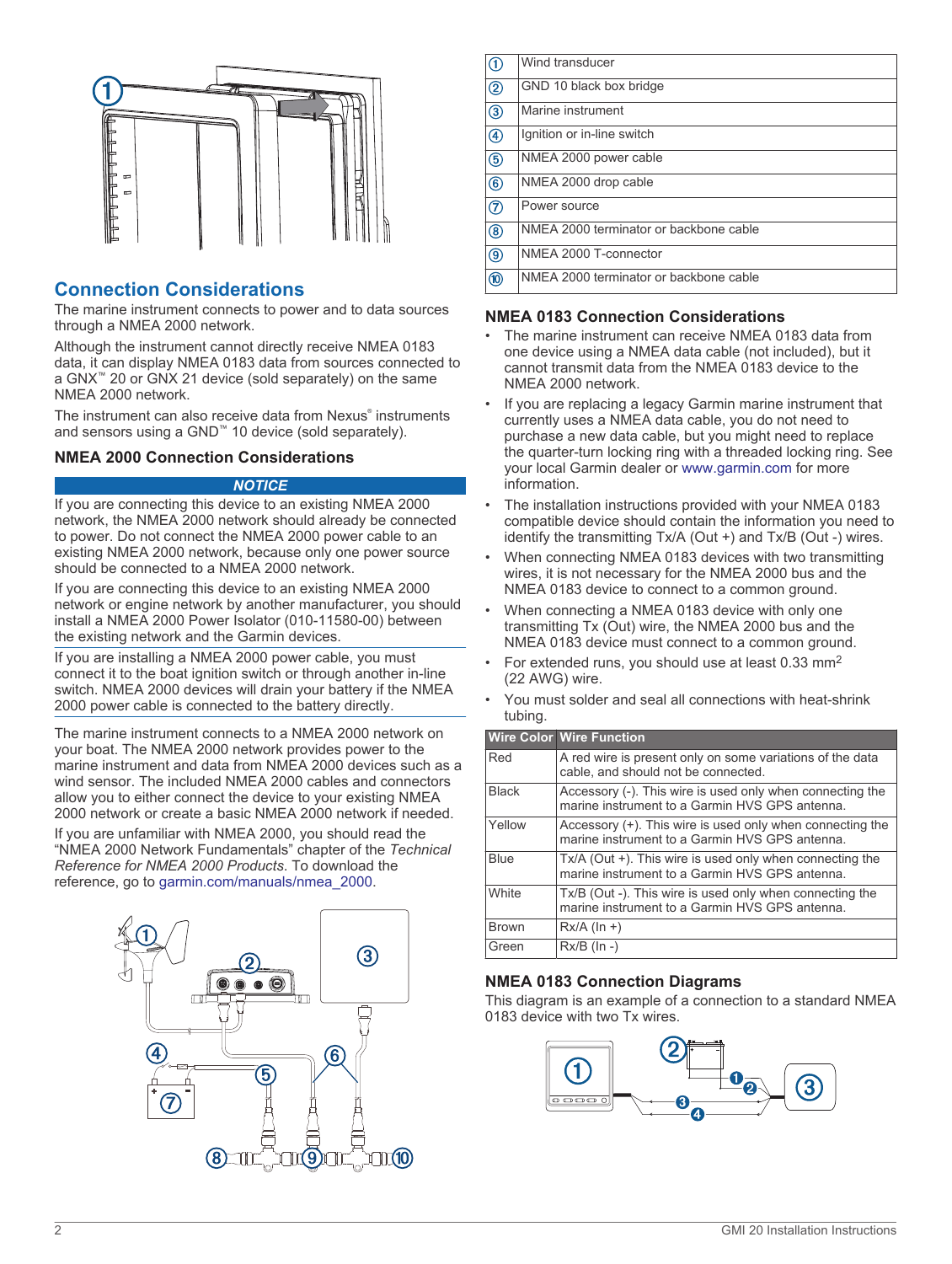| <b>Item</b>               | <b>Description</b>                                      |                    |                         |
|---------------------------|---------------------------------------------------------|--------------------|-------------------------|
| $^\text{\textregistered}$ | Marine instrument with a NMEA data cable (not included) |                    |                         |
| $^{\circledR}$            | Power source                                            |                    |                         |
| $\circledS$               | NMEA 0183 compliant device                              |                    |                         |
|                           | <b>Item Garmin Wire</b>                                 | <b>Garmin Wire</b> | <b>NMEA 0183 Device</b> |
|                           | <b>Function</b>                                         | Color              | <b>Wire Function</b>    |
| e                         | N/A                                                     | N/A                | $D_{NMP}$               |

|                  | гинскоп            | vuur         |                |
|------------------|--------------------|--------------|----------------|
| 0                | N/A                | N/A          | Power          |
| ❷                | N/A                | N/A          | Data ground    |
| ❸                | $Rx/A$ (ln +)      | <b>Brown</b> | Tx/A (Out +)   |
| $\boldsymbol{Q}$ | $Rx/B$ ( $\ln -$ ) | Green        | $Tx/B$ (Out -) |

This diagram is an example of a connection to a standard NMEA 0183 device with one Tx wire.



|                | <b>Item Description</b>                                                       |       |                                                 |
|----------------|-------------------------------------------------------------------------------|-------|-------------------------------------------------|
| $^{\circledR}$ | Marine instrument with a NMEA data cable (not included)                       |       |                                                 |
| $^{\circledR}$ | NMEA 2000 network (must connect to the same ground as the<br>NMEA data cable) |       |                                                 |
| $\circledS$    | Power source                                                                  |       |                                                 |
| $^{\circledR}$ | NMEA 0183 compliant device                                                    |       |                                                 |
|                |                                                                               |       |                                                 |
|                | <b>Item Garmin Wire Function Garmin Wire</b>                                  | Color | <b>NMEA 0183 Device</b><br><b>Wire Function</b> |
| $\bullet$      | N/A                                                                           | N/A   | Power                                           |
| 2              | N/A                                                                           | N/A   | Power ground                                    |
| ❸              | $Rx/B$ ( $\ln -$ )                                                            | Green | Data ground                                     |

This diagram is an example of a connection to a Garmin HVS GPS antenna.



| <b>Item</b>              | <b>Description</b>                                      |
|--------------------------|---------------------------------------------------------|
| $\sqrt{1}$               | Marine instrument with a NMEA data cable (not included) |
| ②                        | Power source                                            |
| $\overline{\mathcal{E}}$ | Garmin HVS GPS antenna                                  |

| <b>Item</b> | <b>Marine Instrument Wire Color</b> | <b>Antenna Wire Color</b> |
|-------------|-------------------------------------|---------------------------|
| 0           | N/A                                 | Red                       |
| 2           | <b>Black</b>                        | <b>Black</b>              |
| ❸           | Yellow                              | Orange                    |
| $\bullet$   | <b>Blue</b>                         | White                     |
| ❺           | White                               | White/orange              |
| $\bullet$   | <b>Brown</b>                        | Gray                      |
| $\bullet$   | Green                               | White/red                 |

# **Specifications**

| <b>Specification</b>                                    | <b>Measurement</b>                                                                                                        |
|---------------------------------------------------------|---------------------------------------------------------------------------------------------------------------------------|
| Dimensions without sun cover<br>$(H \times W \times D)$ | 110 x 115 x 30 mm (4.33 x 4.53 x<br>$1.18$ in.)                                                                           |
| Dimensions with sun cover<br>$(H \times W \times D)$    | 115 x 120 x 35.5 mm (4.53 x 4.72 x<br>$1.40$ in.)                                                                         |
| Weight without sun cover                                | 247 g (8.71 oz.)                                                                                                          |
| Weight with sun cover                                   | 283 g (9.98 oz.)                                                                                                          |
| Temperature range                                       | From $5^{\circ}$ to 158°F (from -15° to 70°C)                                                                             |
| Compass-safe distance                                   | 209 mm (8.25 in.)                                                                                                         |
| Material                                                | Case: fully-gasketed polycarbonate,<br>waterproof to IEC 60529 IPX7<br>standards<br>Lens: glass with an anti-glare finish |
| <b>Brightness</b>                                       | 1200 cd/m <sup>2</sup> (NIT)                                                                                              |
| Power usage                                             | 3 W max                                                                                                                   |
| Unit max. voltage                                       | 32 Vdc                                                                                                                    |
| NMEA 2000 input voltage                                 | 9 to 16 Vdc                                                                                                               |
| NMEA 2000 load equivalency<br>number (LEN)              | 7 (350 mA at 9 Vdc)                                                                                                       |

# **NMEA 2000 PGN Information**

## **Transmit and Receive**

| <b>PGN</b> | <b>Description</b>                                            |
|------------|---------------------------------------------------------------|
|            | 059392 ISO acknowledgment                                     |
|            | 059904 ISO request                                            |
|            | 060928 ISO address claim                                      |
|            | 61184   Product information                                   |
|            | 126208 NMEA: Command, request, and acknowledge group function |
|            | 126996 Product information                                    |

#### **Transmit**

| <b>PGN</b> | <b>Description</b>               |
|------------|----------------------------------|
| 126464     | Transmit PGN list group function |

### **Receive**

| <b>PGN</b> | <b>Description</b>                 |
|------------|------------------------------------|
| 126992     | System time                        |
| 127245     | Rudder                             |
| 127250     | Vessel heading                     |
| 127488     | Engine parameters: Rapid update    |
| 127489     | Engine parameters: Dynamic         |
| 127508     | <b>Battery status</b>              |
| 128259     | Speed: Water referenced            |
| 128267     | Water depth                        |
| 129025     | Position: Rapid update             |
| 129026     | COG and SOG: Rapid update          |
| 129029     | GNSS position data                 |
| 129283     | Cross track error                  |
| 129284     | Navigation data                    |
| 129285     | Navigation route and waypoint info |
| 129539     | GNSS dilution of precision (DOP)   |
| 130306     | Wind data                          |
| 130310     | Environmental parameters           |
| 130311     | Environmental parameters           |
| 130312     | Temperature                        |
| 130313     | Humidity                           |
| 130314     | Actual pressure                    |
|            |                                    |